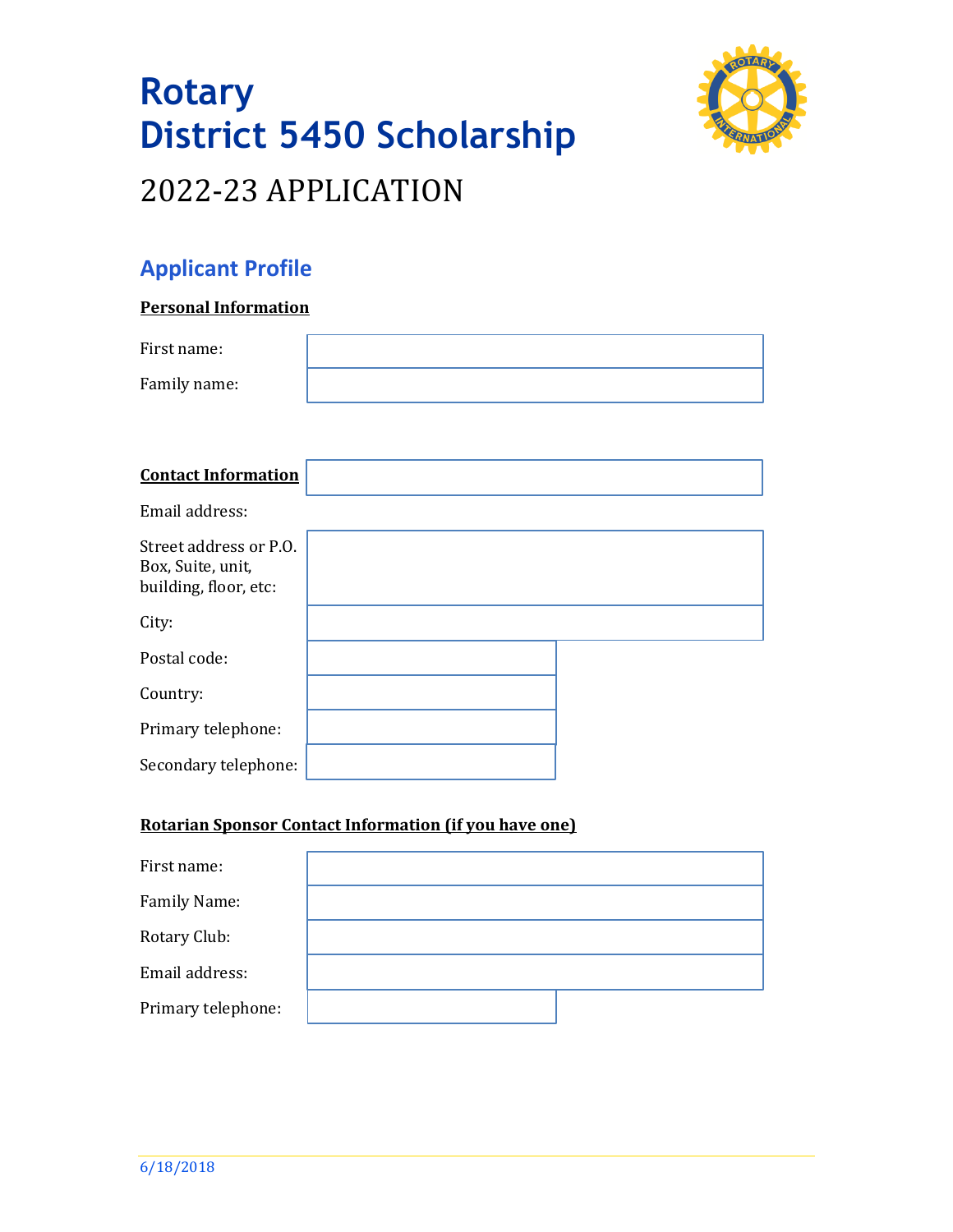### **Emergency Contact Information**

| First name:                                                          |  |
|----------------------------------------------------------------------|--|
| Family Name:                                                         |  |
| Relationship:                                                        |  |
| Email address:                                                       |  |
| Street address or P.O.<br>box, Suite, unit,<br>building, floor, etc: |  |
| City:                                                                |  |
| Postal code:                                                         |  |
| Country:                                                             |  |
| Primary telephone:                                                   |  |
| Secondary telephone:                                                 |  |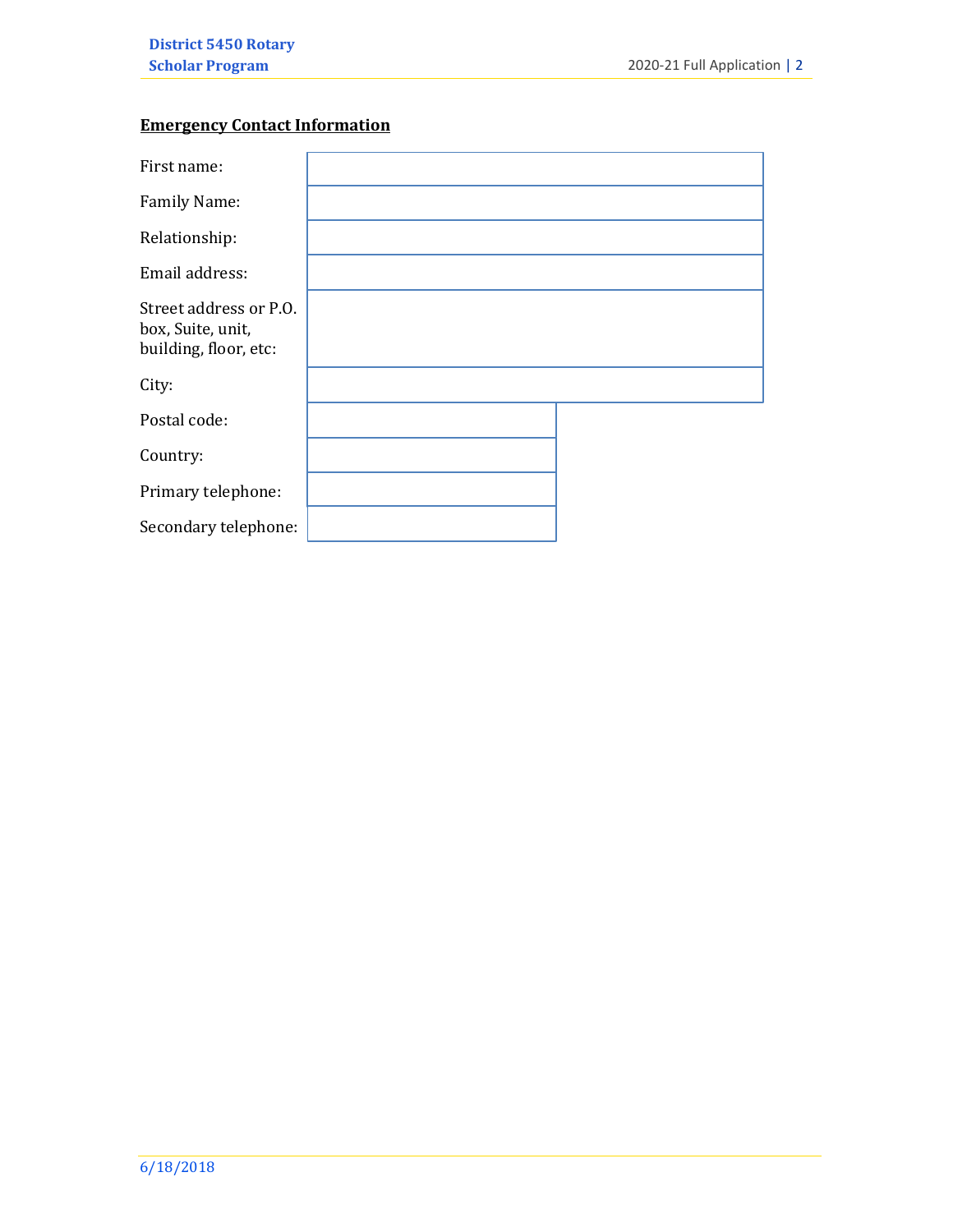# **Summary & Objectives**

**In 2-3 short sentences, tell us your objectives for this scholarship** (study/degree sought, Rotary area of focus, etc.).

**Who will benefit from this global grant?** (You, certain Rotary Clubs, beneficiaries of services projects, etc.)

**In 200 words or less, please summarize your qualifications to receive this**  scholarship. (volunteer/work/study experience, philosophy and perspective, etc.)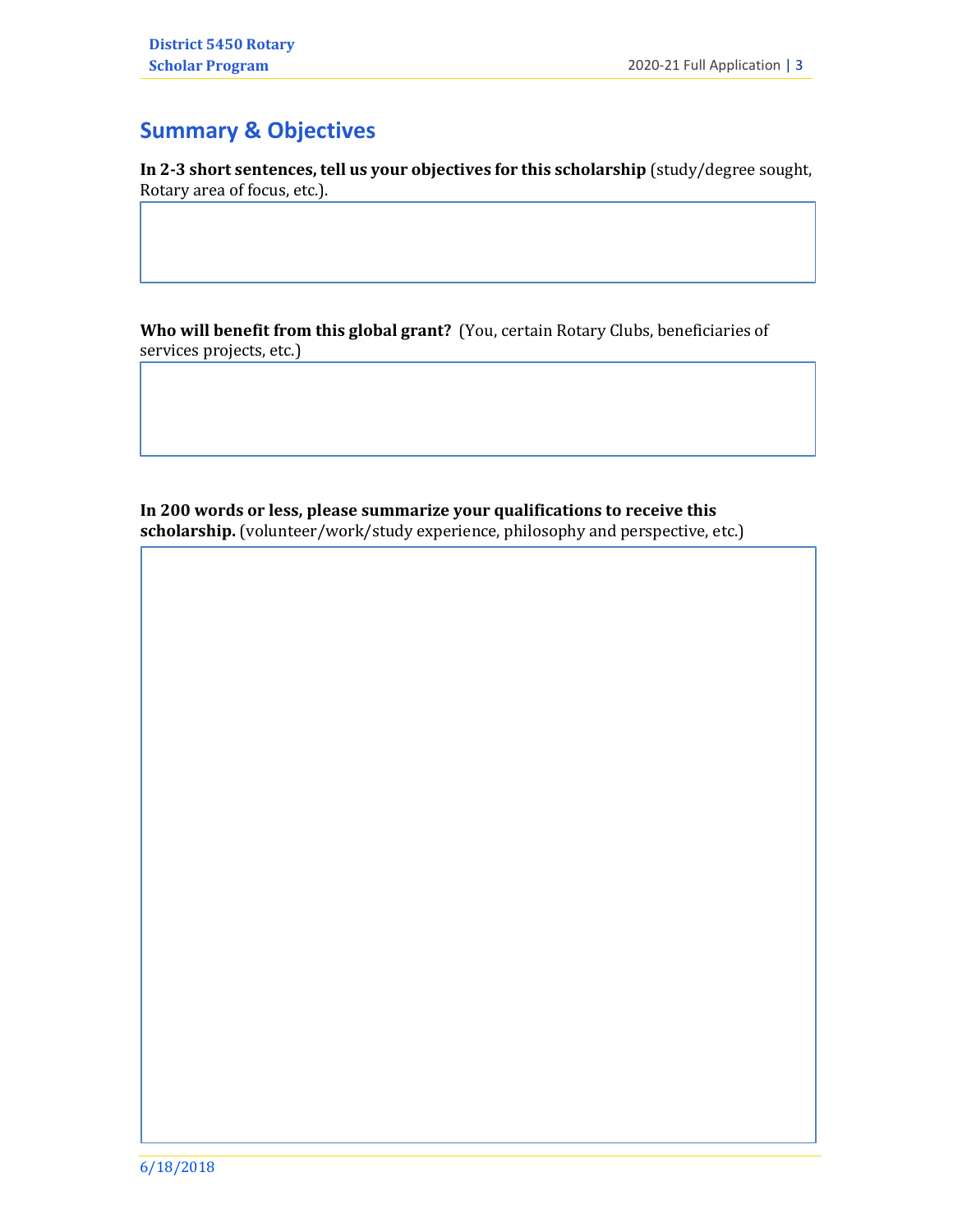## **Areas of Focus**

Scholarships must support the goals of at least one of Rotary's areas of focus:

- **Peace and Conflict Prevention/Resolution**
- **2. Disease Prevention and Treatment**
- **3. Water and Sanitation**
- **4. Maternal and Child Health**
- **<b>5. Basic Education and Literacy**
- **6. Economic and Community Development**
- **7. Supporting the Environment**

For detailed information on Scholarship focus area requirements: [http://www.rotary.org/ridocuments/en\\_pdf/fv\\_area\\_of\\_focus\\_policy\\_statements\\_en.pdf](http://www.rotary.org/ridocuments/en_pdf/fv_area_of_focus_policy_statements_en.pdf)

**What is your area(s) of focus?** 

**What are the focus area goals your scholarship activities will support?**

**How will you meet these goals?**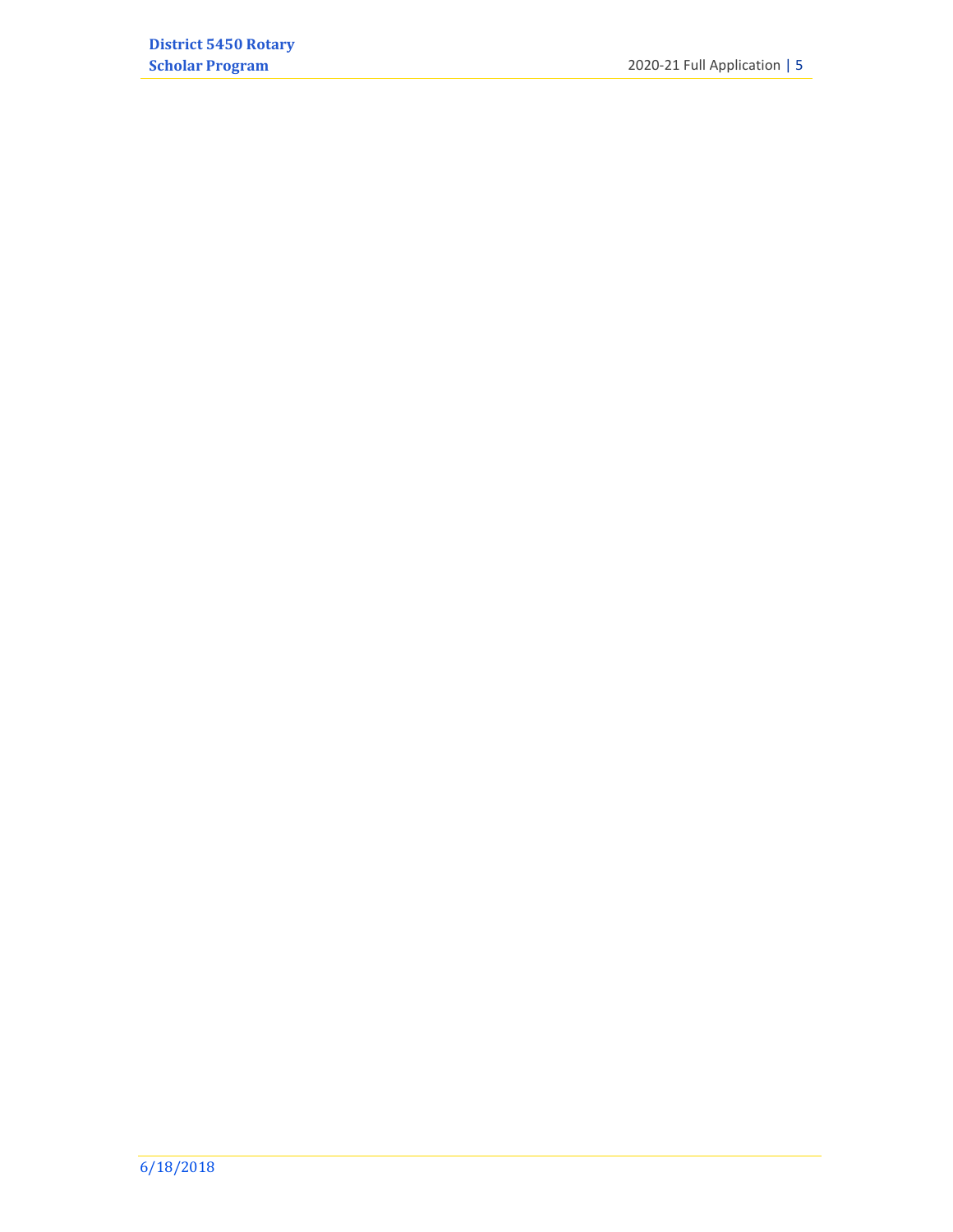# **Scholarship Information**

#### **Provide the following information about the academic program you plan to attend:**

| Name of institution:         |            |  |
|------------------------------|------------|--|
| City:                        |            |  |
| Language of instruction:     |            |  |
| Website:                     |            |  |
| Academic program:            |            |  |
| Academic program start date: | YYYY-MM-DD |  |
| Academic program end date:   | YYYY-MM-DD |  |
| Planned departure date:      | YYYY-MM-DD |  |
| Planned return date:         | YYYY-MM-DD |  |

#### **List the classes you plan to take and provide any relevant links to information about the program.**

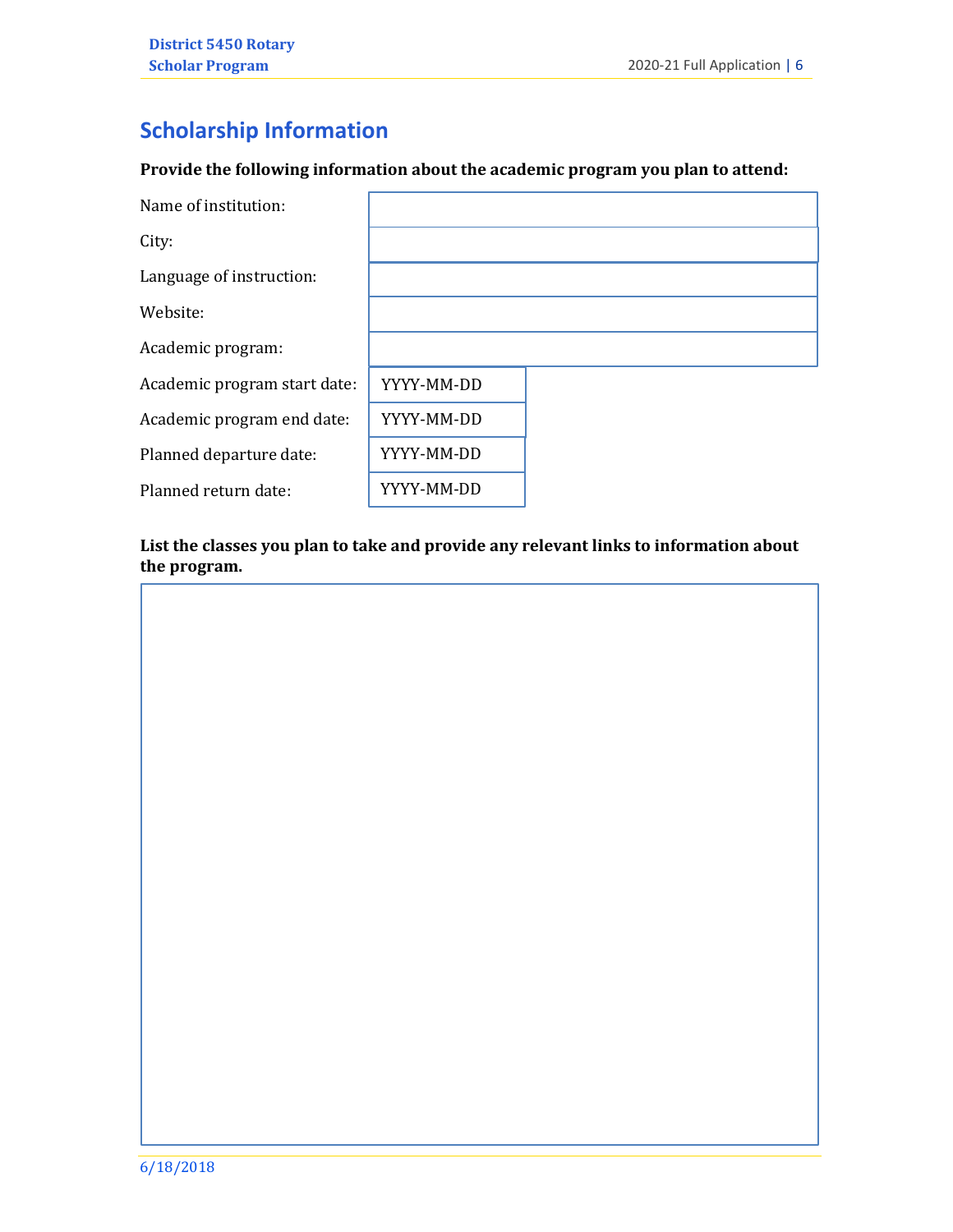**How does your educational, professional, or volunteer experience align with Rotary's goals in the selected area of focus** (500 words or less)?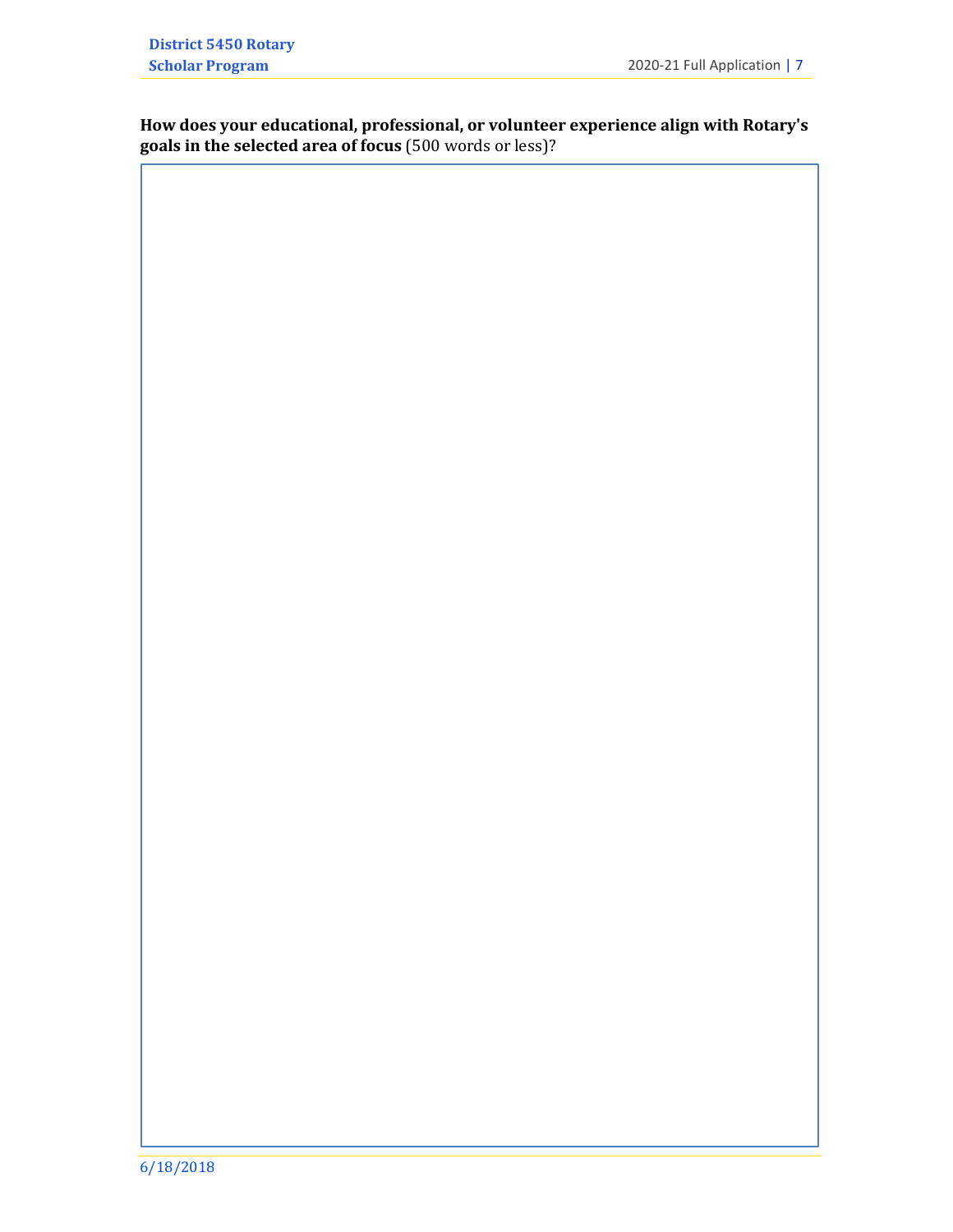## **What are your plans immediately after the scholarship period** (500 words or less)**?**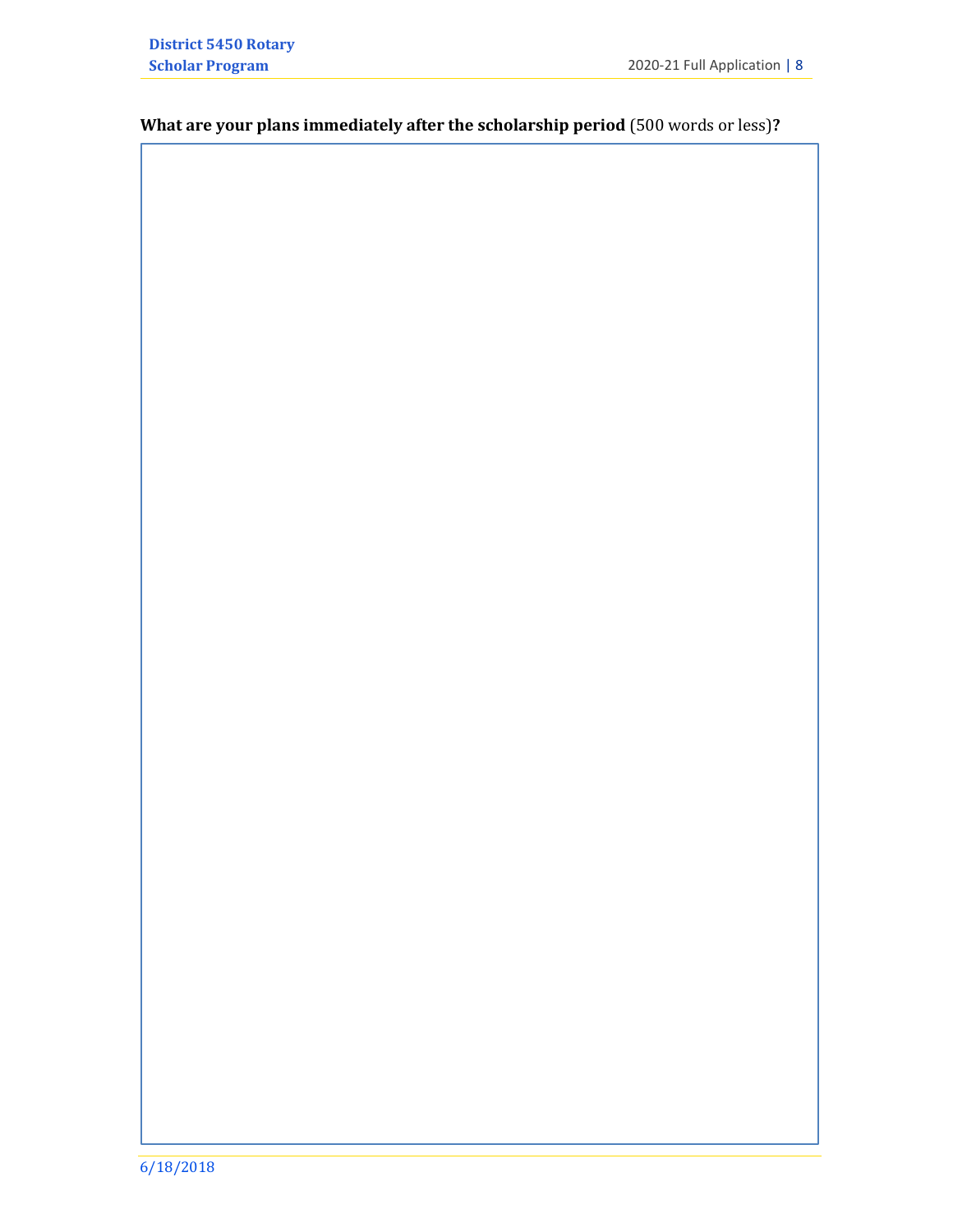#### **How do your long-term professional goals align with Rotary's goals in the selected area of focus** (500 words or less)**?**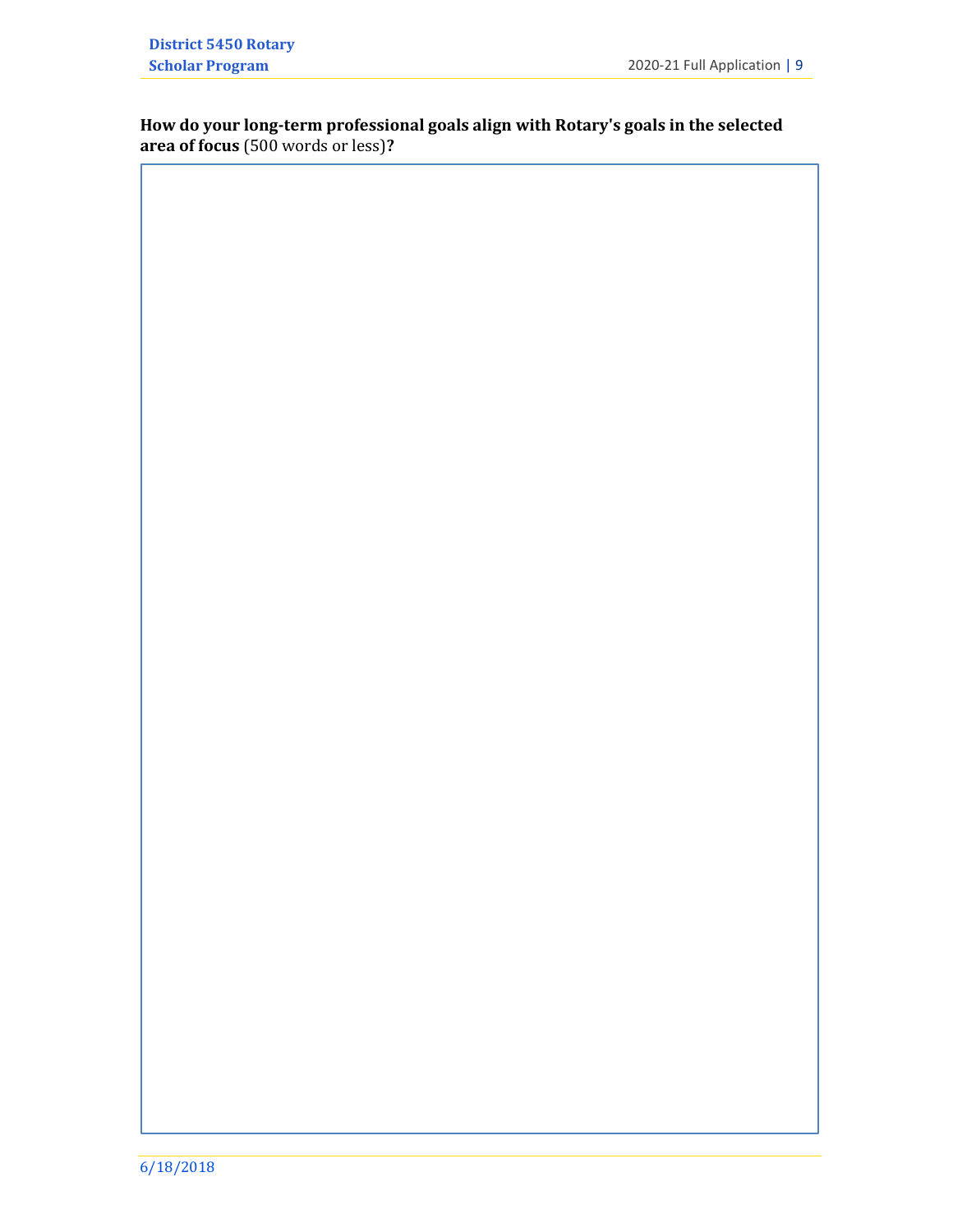## **Budget**

**Select the local currency for your budget and enter the current rate of exchange to 1 U.S. dollar.**

Local currency: \_\_\_\_\_\_\_\_\_\_\_\_\_\_\_\_\_\_ Exchange rate to 1 USD: \_\_\_\_\_\_\_\_\_\_\_\_\_\_\_\_\_\_

**Detail your proposed expenses.** Note that the total budget must be equal to the total financing of your activity. Attach any documents, such as price sheets, bids or estimates, to support the expenses listed.

| <u>No.</u>                 | Description                 | Category       | Local cost | Cost in USD |
|----------------------------|-----------------------------|----------------|------------|-------------|
| 1.                         | <b>Tuition &amp; Fees</b>   | Tuition        |            |             |
| 2.<br><b>Local Housing</b> |                             | Accommodations |            |             |
| 3.                         | <b>Books</b>                | Supplies       |            |             |
| 4.                         | Food                        | Supplies       |            |             |
| 5.                         | Health Insurance            | Supplies       |            |             |
| 6.                         | <b>Business Cards</b>       | Supplies       |            |             |
| 7.                         | Website                     | Publicity      |            |             |
| 8.                         | Airfare                     | Travel         |            |             |
| 9.                         | Consular/Visa Fees          | Travel         |            |             |
| 10.                        | <b>Local Transportation</b> | Travel         |            |             |
| 11.                        |                             |                |            |             |
| 12.                        |                             |                |            |             |
| 13.                        |                             |                |            |             |
| 14.                        |                             |                |            |             |
| 15.                        |                             |                |            |             |
| <b>Total Budget</b><br>\$  |                             |                |            |             |

### **Financing**

The scholarship amount is US\$30,000. You are personally responsible for all expenses in excess of the scholarship amount. **Please list and describe your sources and sufficiency of addition funds that will cover the balance of your budget:**